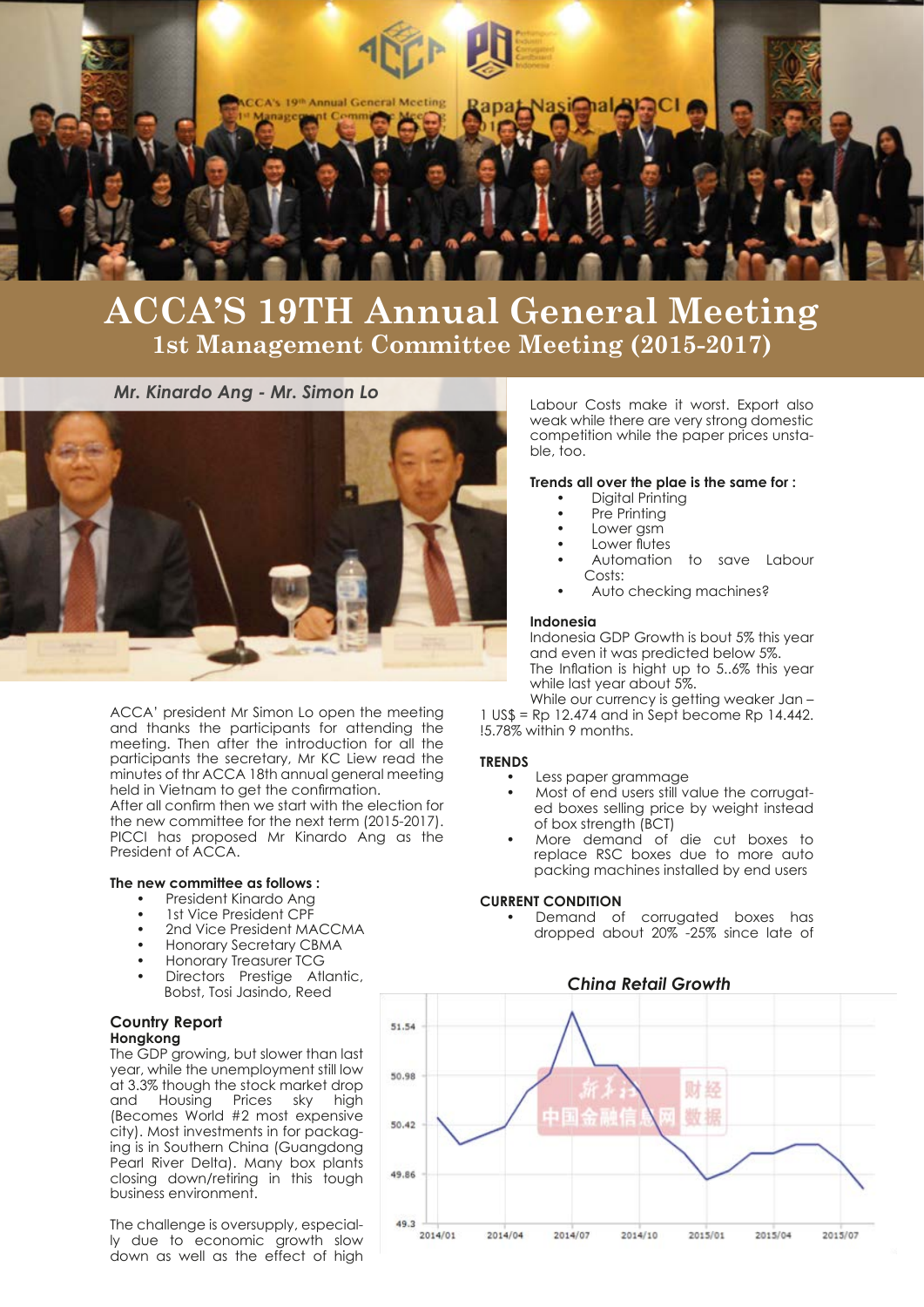$2014$  till now

- Investments (both machinery and new plant expansion are on hold)
- Couple of box plants already closed down
- Small size plants are suffering now

### **Paper & OCC Price**

- CM Liner =  $Rp. 4.800.000/ton = USD 331*$
- Test Liner = Rp. 5.300.000/ton = USD  $366*$ <br>OCC = Rp. 2.200.000/ton = USD 152
- $=$  Rp. 2.200.000/ton = USD 152 $*$

*\* Exchange rate USD = Rp. 14.500 PS : Paper mills are trying to increase price due to depreciation of IDR Currency*

# **Malaysia**

The GDP is forecast at 4.7% in 2015 and 5.0% in 2016 (by ADB). Private consumption is going down as well as government spending though the business spending and business expansion still growing.

Malaysia Industrial production Index for the period of Jan to July 2015 posted growth of 5,5% as compared to the previous year. The increase was due to the rise in all three indices: Manufacturing (4.7%): Mining(8.3%) and Electricity(1.7%)

#### **Economic Outlook:**

The Consumer Price Index (CPI) inflation rate accelerate above 3%. And the GST has been implemented in April 2015, upward wages pressure due to minimum wages policy Private consumption is expected to grow at slower pace of 5.5% in 2015 compared to 6.5% 2014. Weakening ringgit against most major

#### **Demand & Supply of Containerboard ('000/ton) New Capacity by Domestic Mill 2010/2011**

- Muda Paper Mill (150,000 tons –CMP)
- Lekok Paper Mill (70,000 tons CMP)
- Pascorp Paper Mill (60,000 tons CMP)

#### **Singapore**

currencies.

Singapore excellent infrastructure will continue to attract/retain high value manufacturing to ride on recovery in USA economy. MIT helps to promote Food Industry (ready meal) for export.

Government tightens the foreign worker supply further with more increase in foreign worker levy and reduce the number. These will have impact to local SME. Slow down in China economy

European financial austerity measures will suppress demand. Strong US\$ would cause inflationary pressure.

NODX declined by 0.8% year on year in July 15. The export to top trading partners dropped. On a y-o-y basis, Electronic NORX increased by 6.4% in July 15 compared to 0.9 % increased in the previous month15. On a y-o-y basis, non-electronic NORX rose by 3.5% in July 15 after a 3.1% up in June15.

#### **Thailand**

Y2014: GDP growth rate registered at 0.7% as political turmoil has brought the economy into a contraction during the first half of 2014 before it started to pick up in the following quarters. Y2015: GDP growth will pick up to the rate of 3.0-3.5% mainly from government spending on infrastructure. Overall, Thailand's economic situation is expected to remain stable throughout 2015.

### **Industry Outlook Q2/2015 Food & Related**

**(O) Food:** increases lightly snack consumption in long vacation / retains instant noodle demand/ lack of palm; cooking oil material

**(O) Beverage:** Alcohol - slow down production after excise tax rise Non-Alcohol - big promotions, high demand in summer

**(+) Frozen Food:** Strong export for chicken to many countries / still less shrimp supply coupled with high competition in export markets

**(O) Canned Fruit:** increasing production in expectation of higher pineapple supply

**(O) Canned Food:** tuna price decreasing ; retailers postpone orders

#### **Electrical / Computer**

**(O) Air Cond./ Fan:** slightly decelerate production after peak sales period (Samsung)

**(+) Refrigerator:** continuously grow production for export orders

**(O) Washing & Drying M/C:** slightly slow down production and keep produce for export market (Fisher & Paygel)

**(+) Copy M/C:** raise up production for export orders and commercial run new production line (Ricoh)

# **Consumer Products**

**(+) Baby, Feminine & Family Care:** key players increase diapers production capacity and keep launching promotion ( Unicharm )

 **(+) Fabric & Home Care:** high season in summer, new product launch, promotions(Colgate,Lion) **(+) Beauty, Hair & Skin Care:** high consumption of cooling powder and hair care in summer (P&G) **(+) Health & Oral Care:** grow in export orders; while maintain domestic demand (Colgate)